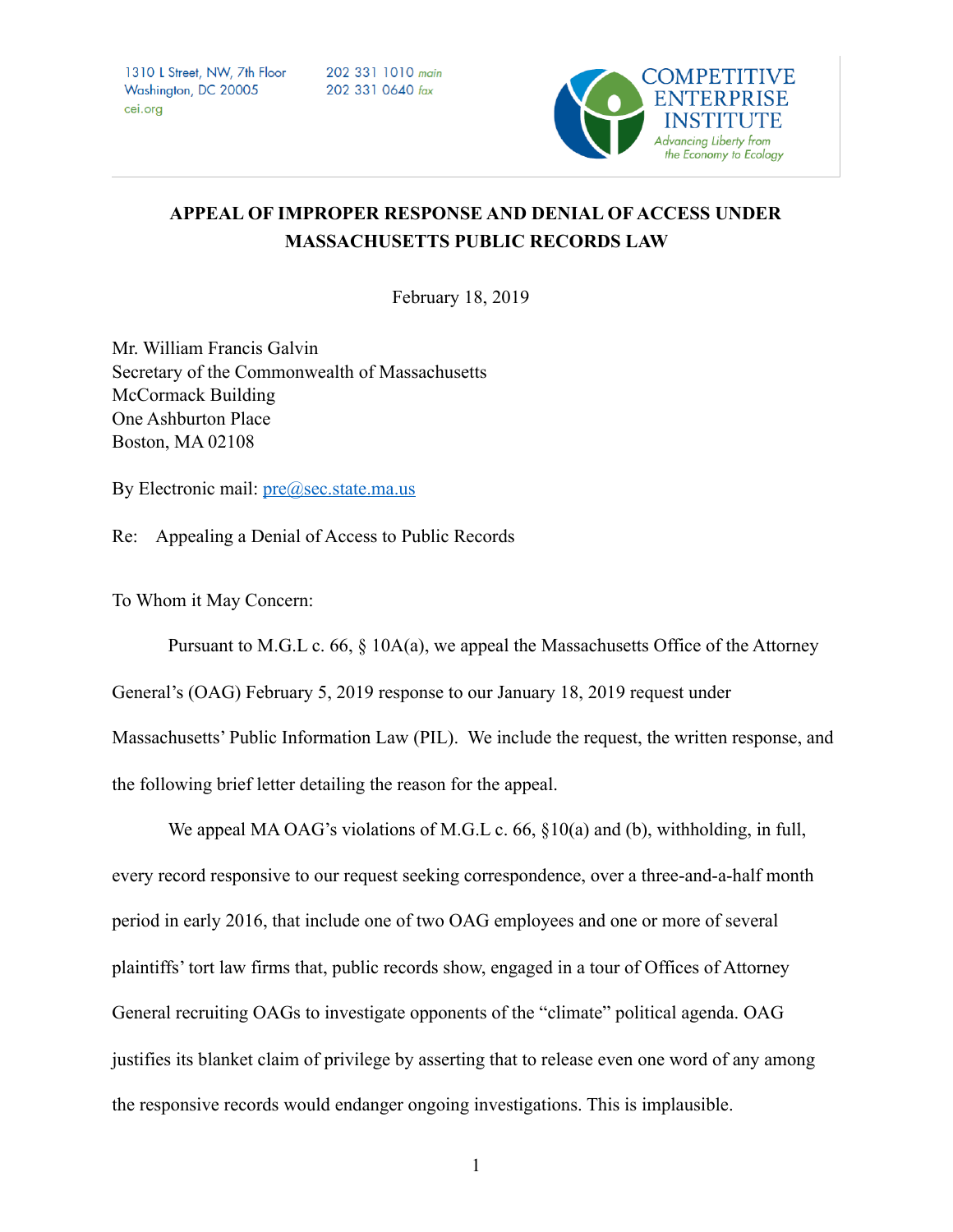We note that productions of similar records from several other OAGs not so heavyhanded in their efforts to withhold public records confirm the then-lead plaintiff's attorney relevant to these discussions, Boston-headquartered Matt Pawa, presented an April 2016 PowerPoint slide show to OAGs beyond Massachusetts. Pawa had participated in an organized campaign seeking "a single sympathetic attorney general" to assist the plaintiffs' lawyers' cause of investigating parties opposed to their "climate" political agenda and litigation seeking settlements in the same name. The plaintiff's lawyer's pitch to AGs was titled "What Exxon Knew—And What It Did Anyway", according to public records released by an OAG neighboring Massachusetts.

 Coincidentally, around the same time MA AG Healey declared at a Manhattan press conference, *inter alia*, "Fossil fuel companies that deceived investors and consumers about the dangers of climate change should be, must be, held accountable. That's why I, too, have joined in investigating the practices of ExxonMobil. We can all see today the troubling disconnect between what Exxon knew, what industry folks knew, and what the company and industry chose toshare with investors and with the American public."<sup>[1](#page-1-0)</sup> As such, there is little doubt that AG Healey initiated such an investigation — as did others<sup>2</sup> — and the public record suggests that this was at the urging of plaintiffs' lawyers.

<span id="page-1-3"></span><span id="page-1-2"></span> That every word of every record responsive to our request inquiring into this is rightly privileged and/or would threaten such investigation, if released in whole or in part, seems exceedingly unlikely.

<span id="page-1-0"></span>https://ag.ny.gov/press-release/ag-schneiderman-former-vice-president-al-gore-and-coalition-attorneys- [1](#page-1-2) general-across.

<span id="page-1-1"></span><sup>&</sup>lt;sup>2</sup>We note that CEI received a subpoena from one of the allied OAGs in the effort that resulted from this recruiting spree, if one that was withdrawn when CEI initiated legal challenge.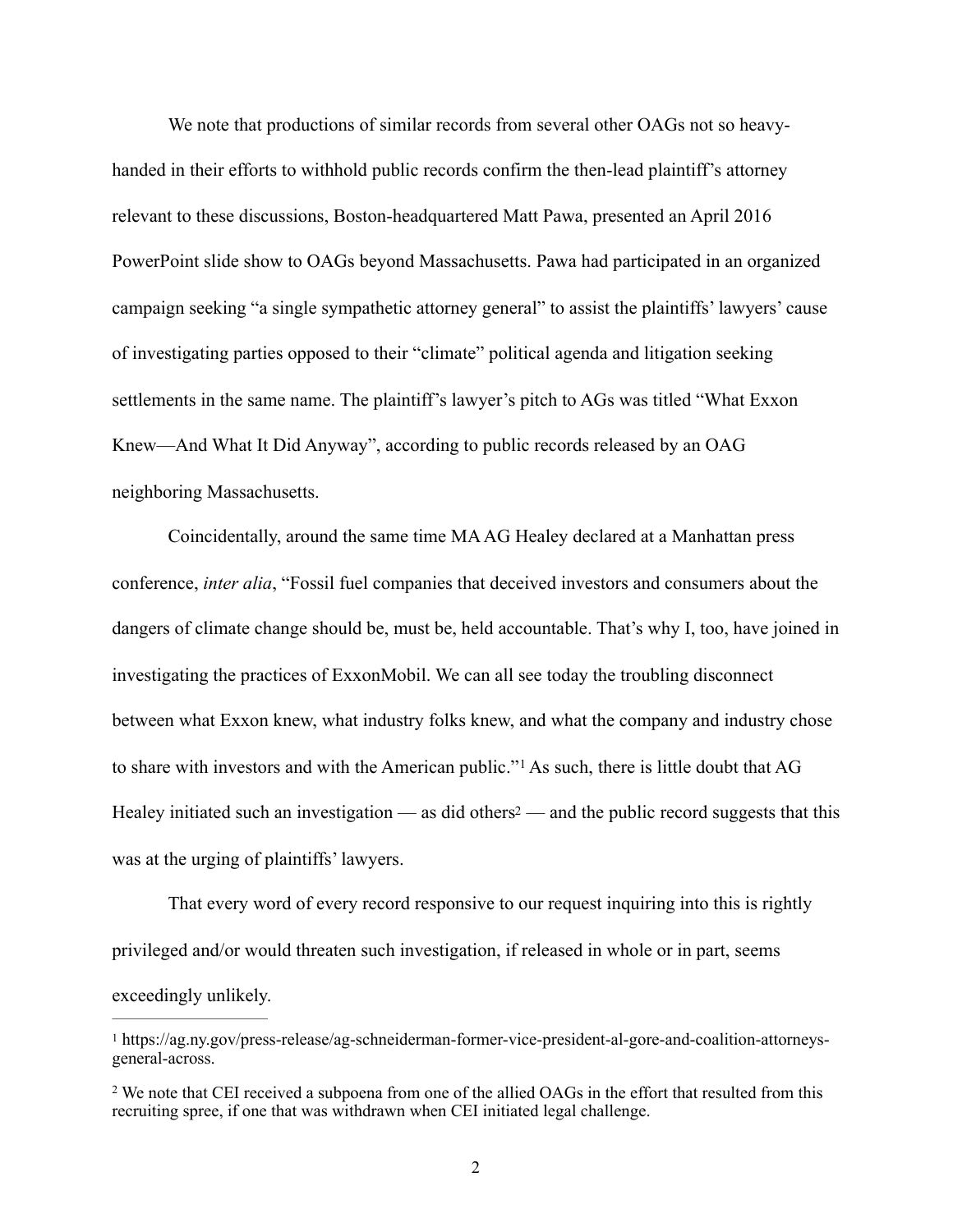That March 29, 2016 press conference was convened by then-New York AG Eric Schneiderman, also apparently after such a presentation by MA OAG's neighbor, Pawa. For example, Illinois' OAG staff corresponded that a major donor, Wendy Abrams, sought "to schedule a meeting with AG re: Exon [sic] Investigation", specifically to introduce that AG and her staff to Mr. Pawa and other plaintiffs' attorneys noted in our request, "to discuss ExxonMobil's practices and if the AG office would be interested in investigating the matter." Of Pawa, staff wrote, "Wendy says he may have been the one to go to the New York AG's office about Exxon."

These, as well as other public records released by California's OAG all found at [https://](https://cei.org/AGclimatescheme) [cei.org/AGclimatescheme,](https://cei.org/AGclimatescheme) most certainly reflect the kind and quality of at least some of the records that OAG is withholding in full in this matter. The same records strongly suggest that the claims that all responsive records are privileged, in full, and that their release in whole or part would endanger an ongoing investigation, are impermissibly sweeping and exaggerated.

 OAG's blanket withholding is of correspondence with plaintiffs' attorneys who recruited "sympathetic" attorneys general to launch investigations of opponents of a particular political and litigation agenda. In addition to other public records undermining the facially questionable claim that any information if released would endanger ongoing investigation(s), this blanket withholding in full inherently shields reasonably segregable information from public scrutiny, with no effort to redact and release reasonably segregable information (for example, even the To, From, Date, and typically Subject fields, at minimum, off all electronic correspondence).

M.G.L c. 66, §10(a) and (b), provide, in pertinent part, that: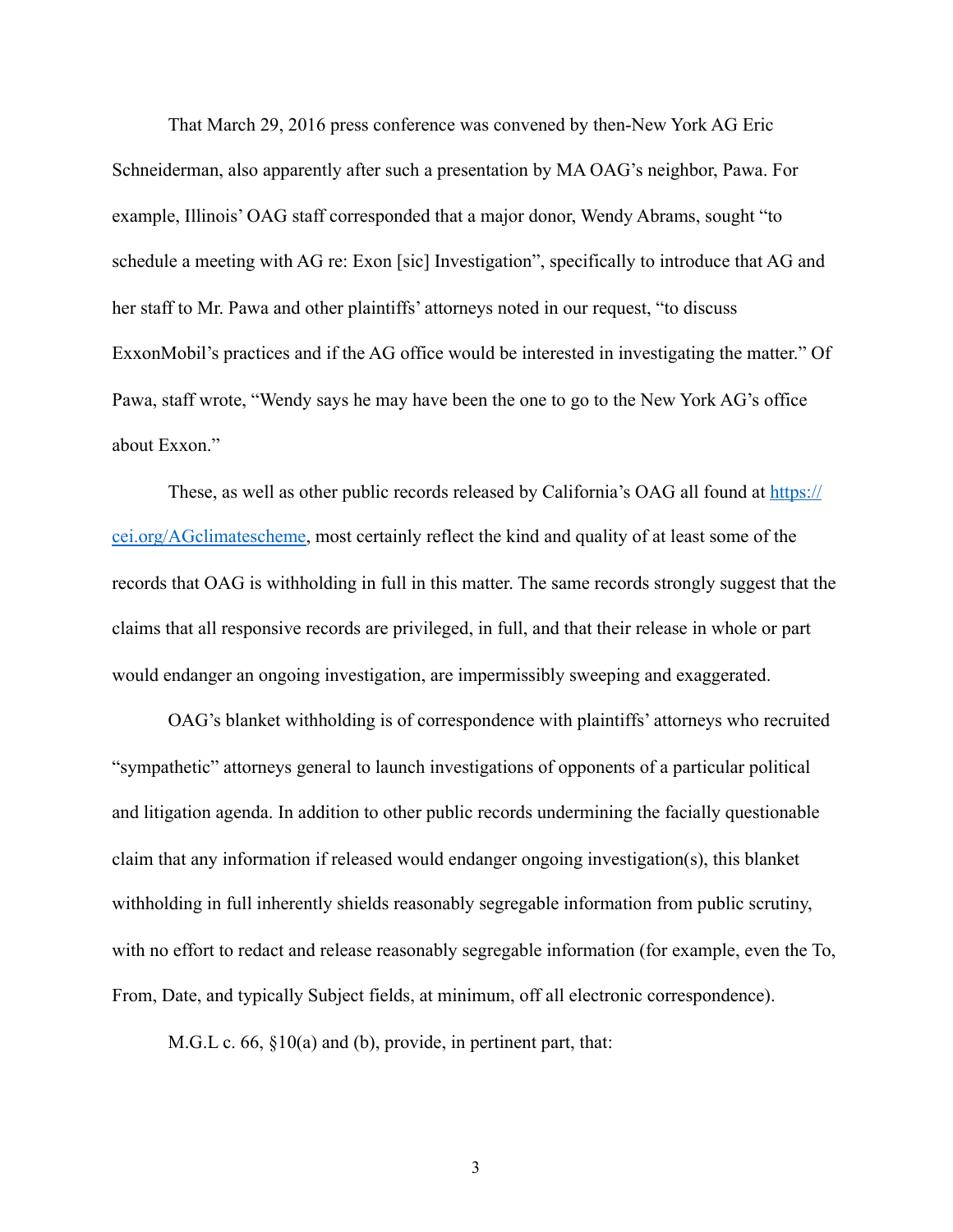"(a) A records access officer appointed pursuant to section 6A, or a designee, shall at reasonable times and without unreasonable delay permit inspection or furnish a copy of any public record as defined in clause twenty-sixth of section 7 of chapter 4, *or any segregable portion of a public record*", and

"(b) If the agency or municipality does not intend to permit inspection or furnish a copy of a requested record…the agency or municipality shall inform the requestor in writing not later than 10 business days after the initial receipt of the request for public records. *The written response shall… (iv) identify any records, categories of records or portions of records that the agency or municipality intends to withhold, and provide the specific reasons for such withholding*, including the specific exemption or exemptions upon which the withholding is based, provided that nothing in the written response shall limit an agency's or municipality's ability to redact or withhold information in accordance with state or federal law." (emphases added)

 For reasons including those described, above, we suggest that **by OAG's February 5, 2019 response OAG improperly withholds records in full, and that OAG is withholding records in full without releasing reasonably segregable non-exempt portions, in both cases without identifying the records and the basis for each withholding, as required**.

 Public records are presumed to be public unless they can be shown to be exempt. OAG must identify and establish how each of its withholdings are actually privileged and not simply, e.g., information it doesn't want released for political reasons. OAG has done neither. OAG merely stated, in pertinent part: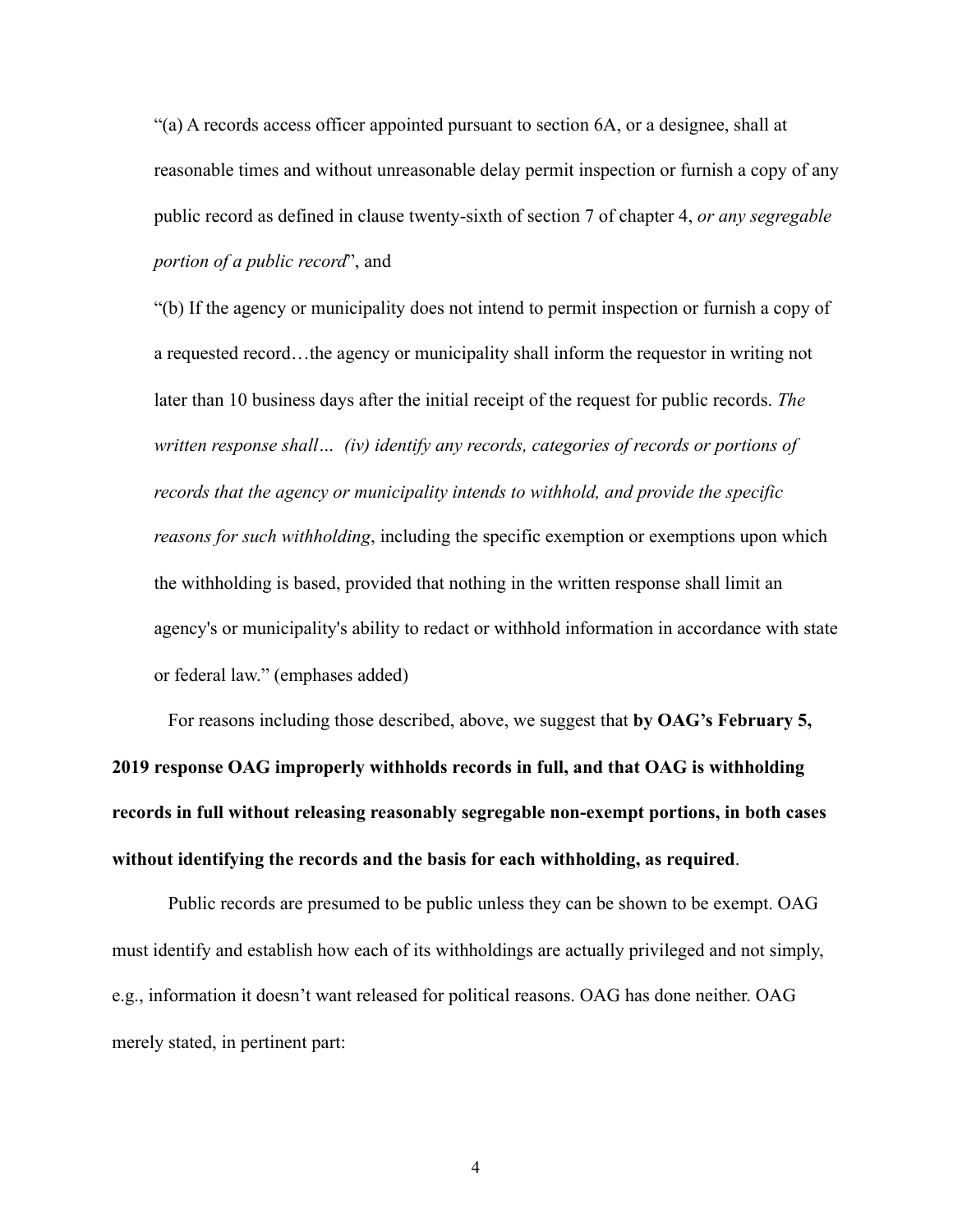Please be advised that records responsive to your request relate to open investigation(s) being conducted by the AGO and related litigation. As such, the records in our possession and any identification of those records are exempt from disclosure under G.L. c. 4, § 7, cl. 26(f), as they are materials necessarily compiled out of the public view to avoid prejudice to law enforcement efforts and related pending litigation. Disclosure of these records could prejudice ongoing and incomplete investigations by revealing the nature and extent of our information gathering to both targets and other parties - to the detriment of the AGO and the general public, whose interests we represent.

 This is implausible and treats the PIL as a withholding statute, not the disclosure statute it inarguably is. This appeal is therefore made "in the dark" as to some specifics, as OAG provided CEI no baseline level of information requisite for CEI to make any determination of the number of records in full, and refused to provide any segregable portions of any responsive records containing information MA OAG deems exempt. These failings cannot prejudice the requester.

 Since OAG informs us only of its blanket conclusions about some unstated number of withholdings in full, and given the blanket and potentially sweeping nature of the withholdings, we have no basis to conclude the reasonableness of the withholdings other than of those certain records which we do possess from other sources. Regardless, OAG's refusal to identify its withholdings and justify the withholdings are facially invalid as a matter of law.

## **Background to the Request**

This appeal involves one Public Information Law request that CEI sent to OAG by electronic mail on January 17, 2019. This requested documents dated between January 1, 2016, through April 15, 2016, inclusive, which was sent to or from or copying (whether as cc: or bcc:) Christopher Courchesne and/or Michael Firestone, which also includes any party, be it to, from or copying (again whether as cc: or bcc:), a)  $mp@pawalaw.com$ , b) steve@hbsslaw.com c) any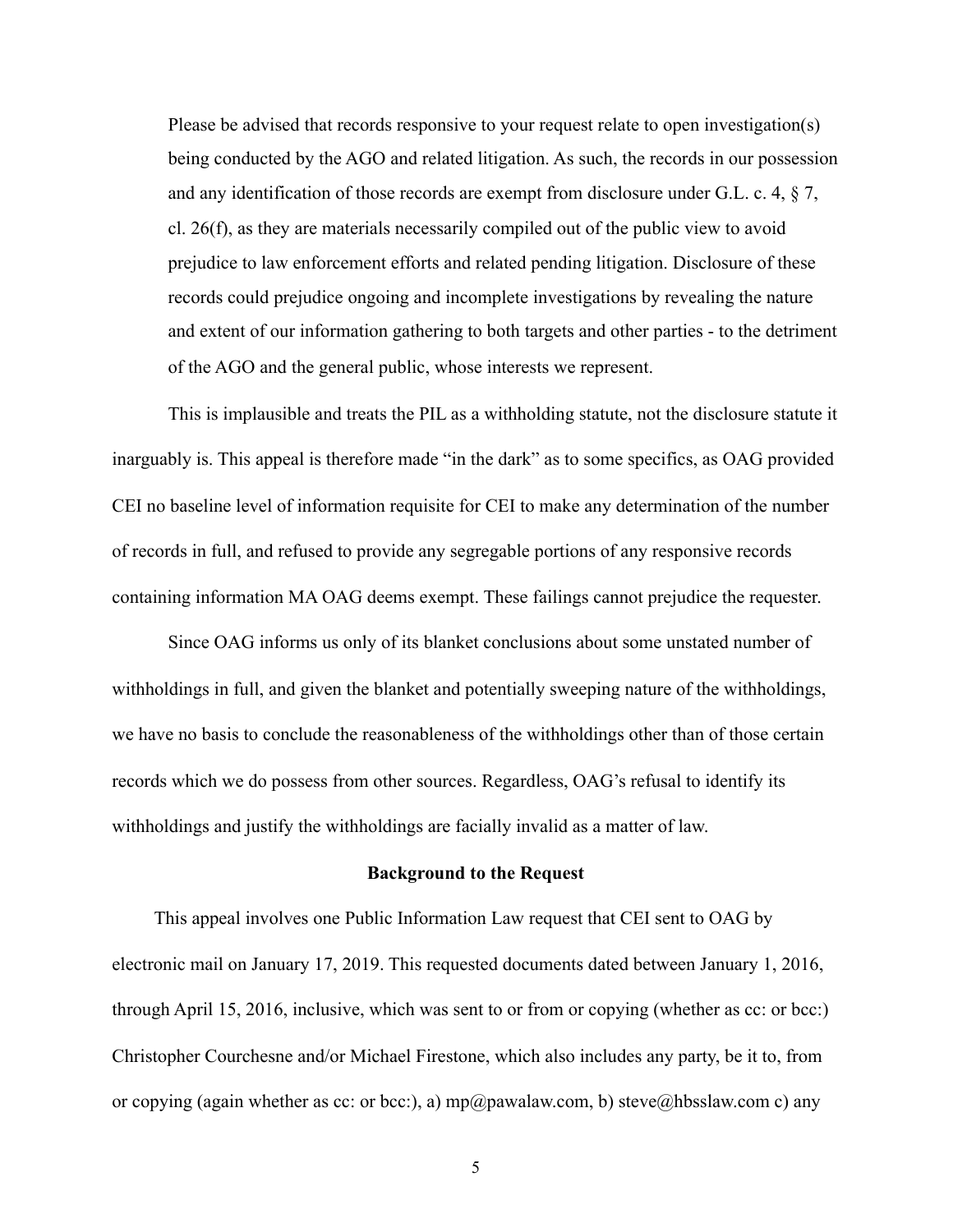address ending in @sheredling.com, d) any address including Oreskes, and/or e) any address ending in @bordaslaw.com.

On February 5, 2019, OAG produced the denial quoted in pertinent part, *supra*, noting:

 You have the right to appeal this response to the Supervisor of Records pursuant to M.G.L c. 66, § 10A(a), and to seek judicial review of an unfavorable decision by commencing a civil action in the superior court under M.G.L C; 66, §10A(c).

## **Analysis — Improperly Withholding in Full**

As with all withholdings under this law, which is a disclosure statute and not a withholding statute, OAG has the burden of establishing the propriety of any withholdings. As the Secretary of the Commonwealth notes about the above-cited statutory requirements, "A records access officer (RAO) must prove with specificity why it should be allowed to withhold any public record." [\(http://www.sec.state.ma.us/pre/prepdf/guide.pdf](http://www.sec.state.ma.us/pre/prepdf/guide.pdf)) Further, "the RAO has the burden of showing how the exemption applies to the record and why it should be withheld." Critically in the instant matter, a denial must be supported by the specific basis for withholding each and every one of the records responsive to our request. G. L. c. 66,  $\S$  10(a-b).

 In the present matter, OAG simply declared all responsive records exempt, in full, claiming that not one jot nor one tittle of any document does not constitute "materials necessarily compiled out of the public view to avoid prejudice to law enforcement efforts and related pending litigation" whose disclosure "could prejudice ongoing and incomplete investigations by revealing the nature and extent of our information gathering to both targets and other parties - to the detriment of the AGO and the general public".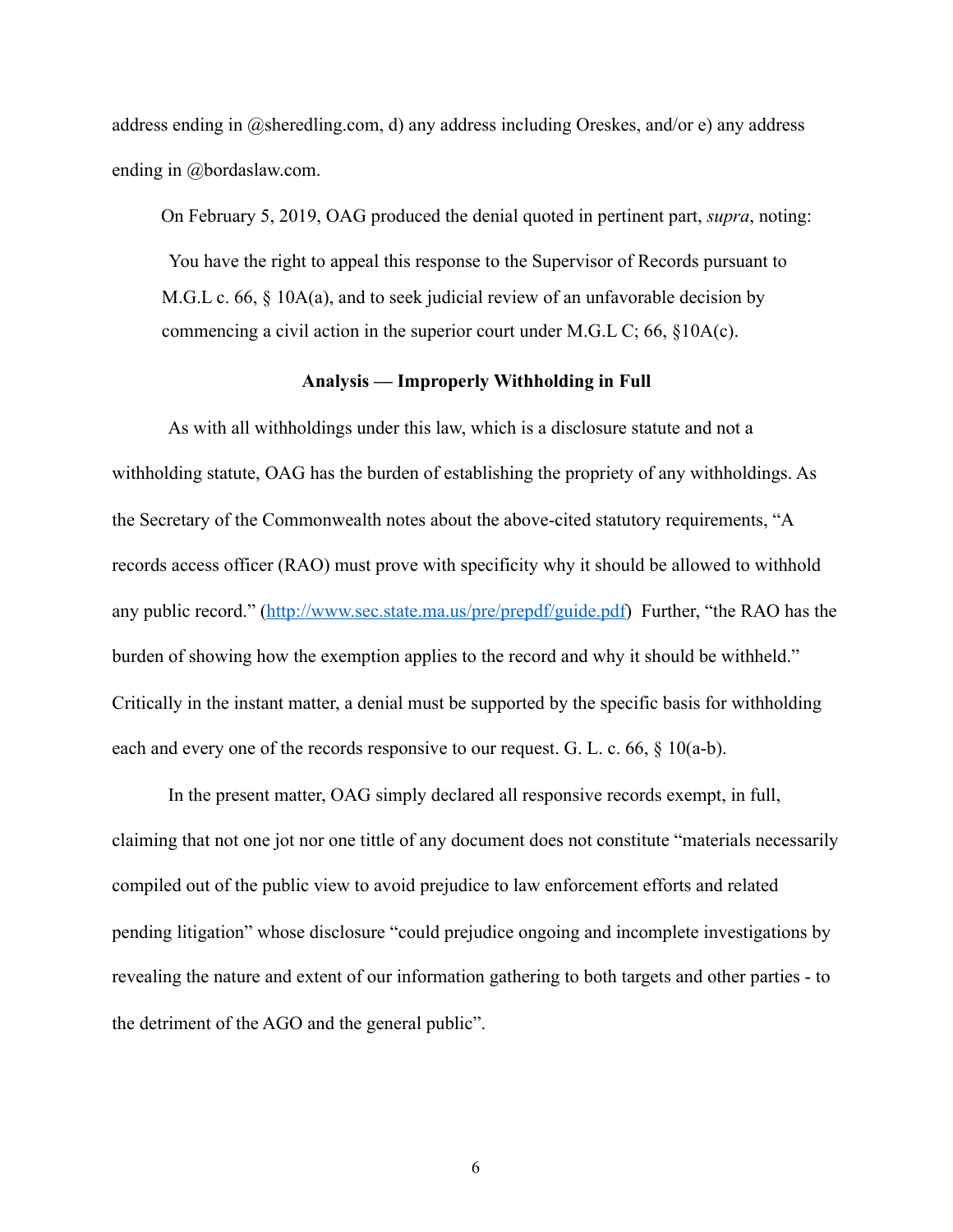Again, *this is about correspondence with plaintiffs' attorneys who recruited "sympathetic" attorneys general to launch investigations of opponents of a particular political and litigation agenda*, which MA OAG did. The blanket claim of privilege, viewed in this context, is breathtaking.

 OAG withheld some unstated number of records in full despite that purely factual and other segregable non-exempt portions "shall" be released per G. L. c. 66, § 10(a-b)(for example, the To, From, Date, and typically Subject fields, at minimum, off all electronic correspondence). **OAG declined to a) identify the records it withheld in full, b) provide reasonably segregable information, including but not limited to purely factual information, and e) explain and justify how no record among those withheld in full contained any reasonably segregable factual information.**

 To satisfy its statutory burden, an entity or official withholding a record must put forth evidence sufficient to justify the decision. Purely factual information is, on its face and until demonstrated otherwise, segregable and releasable. Withholding factual information is presumptively improper under the PIL barring specific, and appropriate justification the information is privileged. Yet OAG provides no explanation why not one page of one responsive but withheld record contained segregable, releasable information. It does not identify records it withheld in full or or state why records it withheld in full are exempt, in full. OAG provides no description or "specificity" identifying what agency decision, discussion or other privilege justifying the unstated number of withholdings in full, or how or why those other portions of the documents might or might not be subject to the various privileges OAG silently embraces for this indeterminate number of records withheld in full.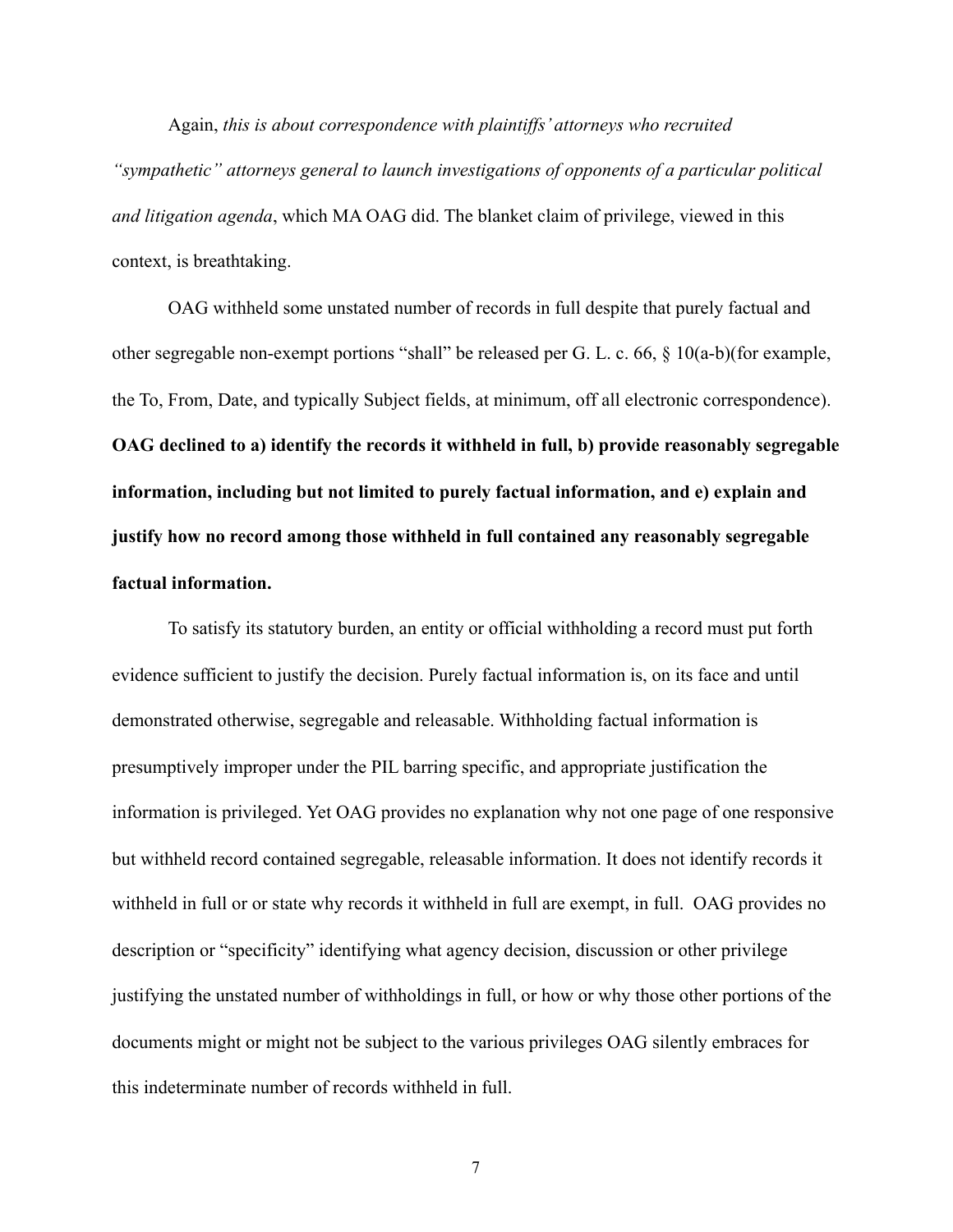This represents conclusory and blanket assertions of privilege yet without expressly identifying the records, or the privilege, and with no demonstration why withholding is permissible, why withholding is appropriate, why the disclosure would be contrary to the public interest, or the impossibility of severing even one record into disclosable and non-disclosable parts. It is simply a blanket and universal refusal, impermissible under PIL.

## **Conclusion**

 For these and other reasons OAG's response is unlawful and should be reversed on review pursuant to G. L. c. 66, § 10A, and a response ordered and produced consistent with G. L. c. 66,  $§$  10(a-b).

 For the above reasons there should be no restriction on your office reviewing all potentially responsive records and the propriety of their withholding in full.

 Requesters seek production of those records responsive to CEI's request at issue which OAG has withheld in full, without redactions (as appropriate), redacted as appropriate and justified and, where a record in fact contains no reasonably segregable factual information, a clear, specific articulation of the information and the basis justifying the withholding in full of that information.

We request that you respond to this appeal with the required bias toward disclosure, consistent with the law's clear intent, and with judicial precedent affirming this bias. This entails providing at the very least specific and sufficient justification for withholdings upon review, or else dropping them all together and providing all responsive information subject to only lawful and sufficiently justified redactions.